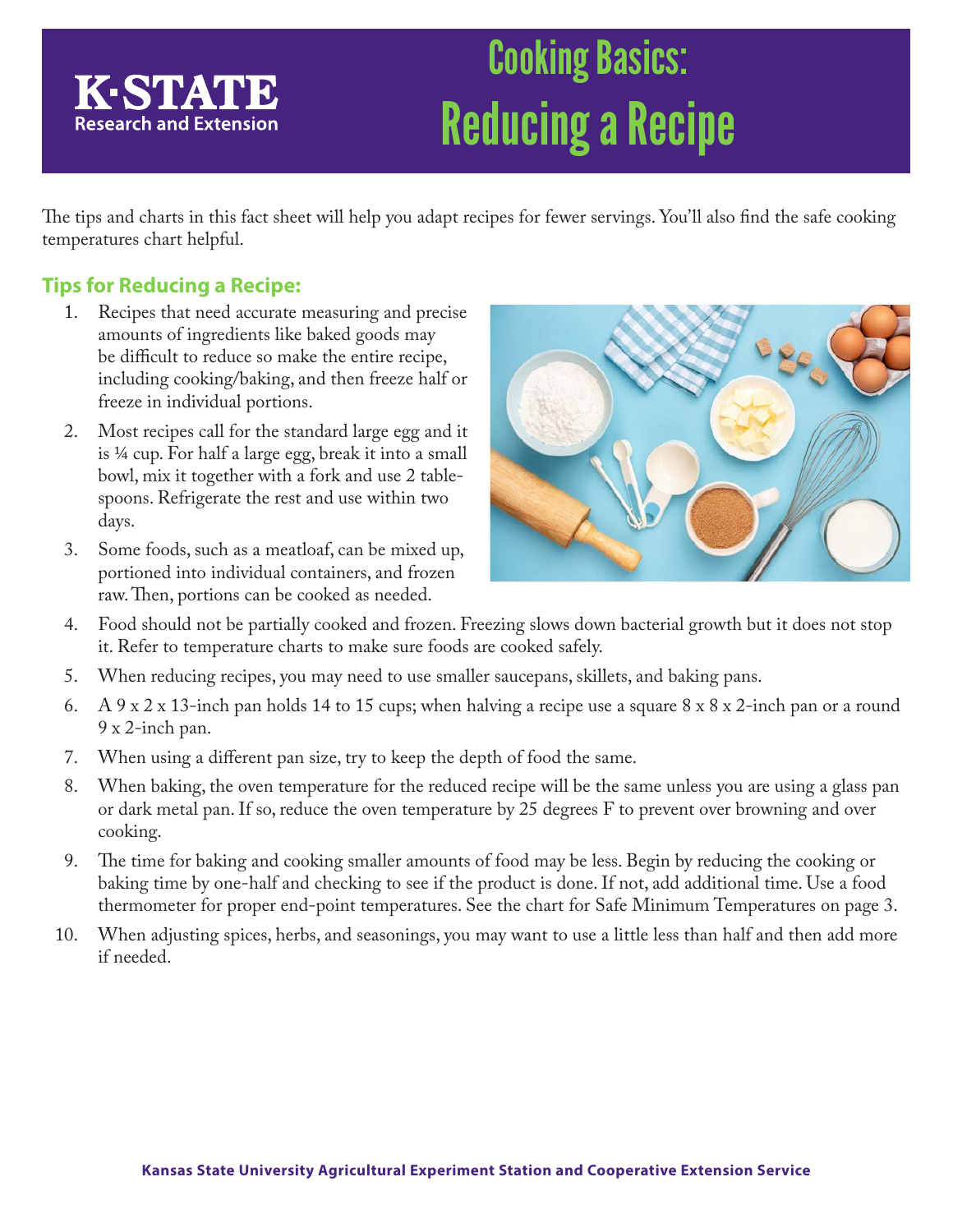#### **When You Cut a Recipe**

Recipes are usually for 6 to 8 servings — sometimes more. The following tables can help in cutting a recipe to half of the original recipe.

| <b>General Measuring Equivalents</b> |                                 |  |  |
|--------------------------------------|---------------------------------|--|--|
| 1 Tablespoon                         | 3 teaspoons                     |  |  |
| $\frac{1}{8}$ cup                    | 2 Tablespoons                   |  |  |
| 1/4 cup                              | 4 Tablespoons                   |  |  |
| $\frac{1}{3}$ cup                    | 51/ <sub>3</sub> Tablespoons    |  |  |
| $\frac{1}{2}$ cup                    | 8 Tablespoons                   |  |  |
| $\frac{2}{3}$ cup                    | 10 Tablespoons + 2 teaspoons    |  |  |
| 3/4 cup                              | 12 Tablespoons                  |  |  |
| 1 cup                                | 16 Tablespoons                  |  |  |
| 1 cup                                | 8 fluid ounces (liquid measure) |  |  |
| 1 fluid ounce                        | 2 Tablespoons                   |  |  |
| 1 pint                               | 2 cups                          |  |  |
| 1 pound                              | 16 ounces (weight)              |  |  |
| Pinch or speck                       | less than 1/8 teaspoon          |  |  |

| <b>Some Abbreviations</b> |             |  |  |  |
|---------------------------|-------------|--|--|--|
|                           | cup         |  |  |  |
| Tbsp.                     | Tablespoon  |  |  |  |
| tsp.                      | teaspoon    |  |  |  |
| OZ.                       | ounce       |  |  |  |
| fl. oz.                   | fluid ounce |  |  |  |



It may help to use your measuring cups and spoons to do some actual measuring as you figure your recipe.

#### **When You Want ½ of a Recipe, Use These Equivalents**

| <b>Cups</b>                             |                                          |  |  |  |
|-----------------------------------------|------------------------------------------|--|--|--|
| $\frac{1}{2}$ of a $\frac{1}{4}$ cup    | 2 Tablespoons                            |  |  |  |
| $\frac{1}{2}$ of $\frac{1}{3}$ cup      | 2 Tablespoons + 2 teaspoons              |  |  |  |
| $\frac{1}{2}$ of $\frac{1}{2}$ cup      | 1/4 cup                                  |  |  |  |
| $\frac{1}{2}$ of $\frac{2}{3}$ cup      | $\frac{1}{3}$ cup                        |  |  |  |
| $\frac{1}{2}$ of 1 cup                  | $\frac{1}{2}$ cup                        |  |  |  |
| <b>Tablespoons</b>                      |                                          |  |  |  |
| 1/2 of 1 Tablespoon                     | $1\frac{1}{2}$ teaspoons                 |  |  |  |
| $\frac{1}{2}$ of 3 Tablespoons          | 1 Tablespoon + $1\frac{1}{2}$ teaspoons  |  |  |  |
| $\frac{1}{2}$ of 5 Tablespoons          | 2 Tablespoons + $1\frac{1}{2}$ teaspoons |  |  |  |
| $\frac{1}{2}$ of 7 tablespoons          | 3 Tablespoons $+1\frac{1}{2}$ teaspoons  |  |  |  |
| <b>Teaspoons</b>                        |                                          |  |  |  |
| 1/2 of 1 teaspoon                       | $\frac{1}{2}$ teaspoon                   |  |  |  |
| $\frac{1}{2}$ of $\frac{3}{4}$ teaspoon | % teaspoon                               |  |  |  |
| $\frac{1}{2}$ of $\frac{1}{2}$ teaspoon | 1/4 teaspoon                             |  |  |  |
|                                         |                                          |  |  |  |

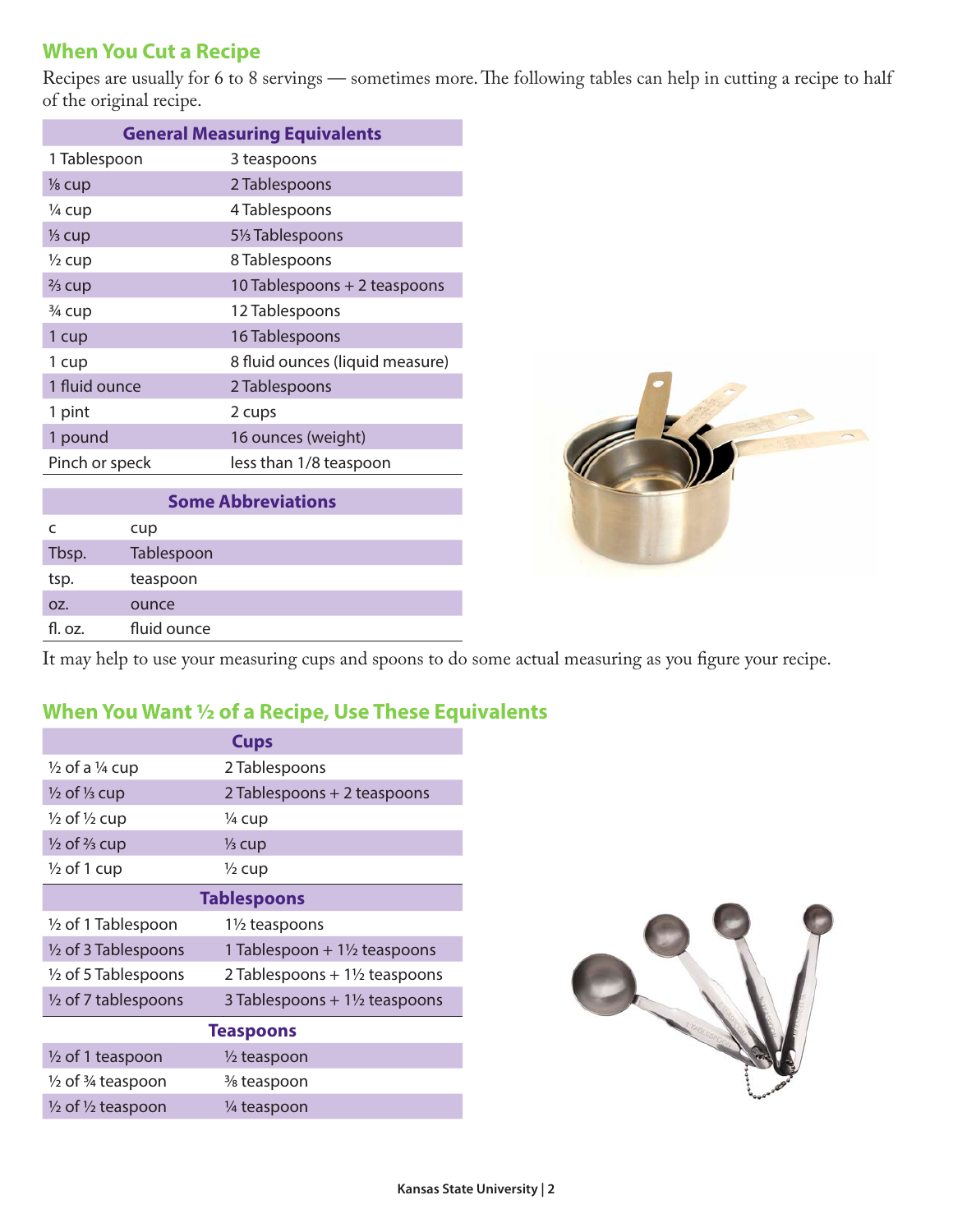## **Safe Minimum Cooking Temperatures**

(foodsafety.gov/food-safety-charts/safe-minimum-cooking-temperature)

| <b>Food</b>                      | <b>Type</b>                                                                                           | <b>Internal Temperature (°F)</b>                                      |
|----------------------------------|-------------------------------------------------------------------------------------------------------|-----------------------------------------------------------------------|
| Ground meat and meat<br>mixtures | Beef, pork, veal, lamb                                                                                | 160                                                                   |
|                                  | Turkey, chicken                                                                                       | 165                                                                   |
| Fresh beef, veal, lamb           | Steaks, roasts, chops (Rest time: 3 minutes)                                                          | 145                                                                   |
| Poultry                          | All Poultry (breasts, whole bird, legs, thighs, wings,<br>ground poultry, giblets, and stuffing)      | 165                                                                   |
| Pork and ham                     | Fresh pork, including fresh ham (Rest time: 3 minutes)                                                | 145                                                                   |
|                                  | Precooked ham (to reheat)<br>Note: Reheat cooked hams packaged in USDA-inspect-<br>ed plants to 140°F | 165                                                                   |
|                                  |                                                                                                       |                                                                       |
| Eggs and egg dishes              | <b>Eggs</b>                                                                                           | Cook until yolk and white are firm                                    |
|                                  | Egg dishes (such as frittata, quiche)                                                                 | 160                                                                   |
| Leftovers and casseroles         | Leftovers and casseroles                                                                              | 165                                                                   |
| Seafood                          | Fish with fins                                                                                        | 145 or cook until flesh is opaque<br>and separates easily with a fork |
|                                  | Shrimp, lobster, crab, and scallops                                                                   | Cook until flesh is pearly or white,<br>and opaque                    |
|                                  | Clams, oysters, mussels                                                                               | Cook until shells open during<br>cooking                              |

#### **Kitchen Tools and Substitutions**

If you need a kitchen tool that you don't have, here are some alternatives you can try.

| <b>Kitchen Tools</b>   | <b>Tool Ideas</b>                                                                  |
|------------------------|------------------------------------------------------------------------------------|
| Measuring cup          | Marked jar or baby bottle                                                          |
| Colander               | Pan with lid                                                                       |
| Cookie sheet           | Bottom side of cake pans                                                           |
| Rolling pin            | Smooth bottle or glass                                                             |
| Potato masher          | Two forks                                                                          |
| Measuring spoons       | Regular teaspoon and/or tablespoon                                                 |
| Tea kettle             | Deep kettle or pan                                                                 |
| <b>Cutting board</b>   | Sturdy plate or heavy brown shopping bag                                           |
| Pie pan                | Flat cake pan                                                                      |
| Round cake pan         | Square or oblong pan                                                               |
| Biscuit/cookie cutters | Lids, rim of jars, rim of cans, glasses                                            |
| Ladle for serving soup | Cup with handle                                                                    |
| Spatula                | 2 knives                                                                           |
| Cooling rack           | Oven rack                                                                          |
| Roasting pan           | Any pan/skillet that can be used in the oven with a cover, or make a cover of foil |
| Wire whisk             | 2 forks or jar with a tight lid                                                    |
| Pot holder             | Folded dry towel<br>Kancar Ctato University   2                                    |